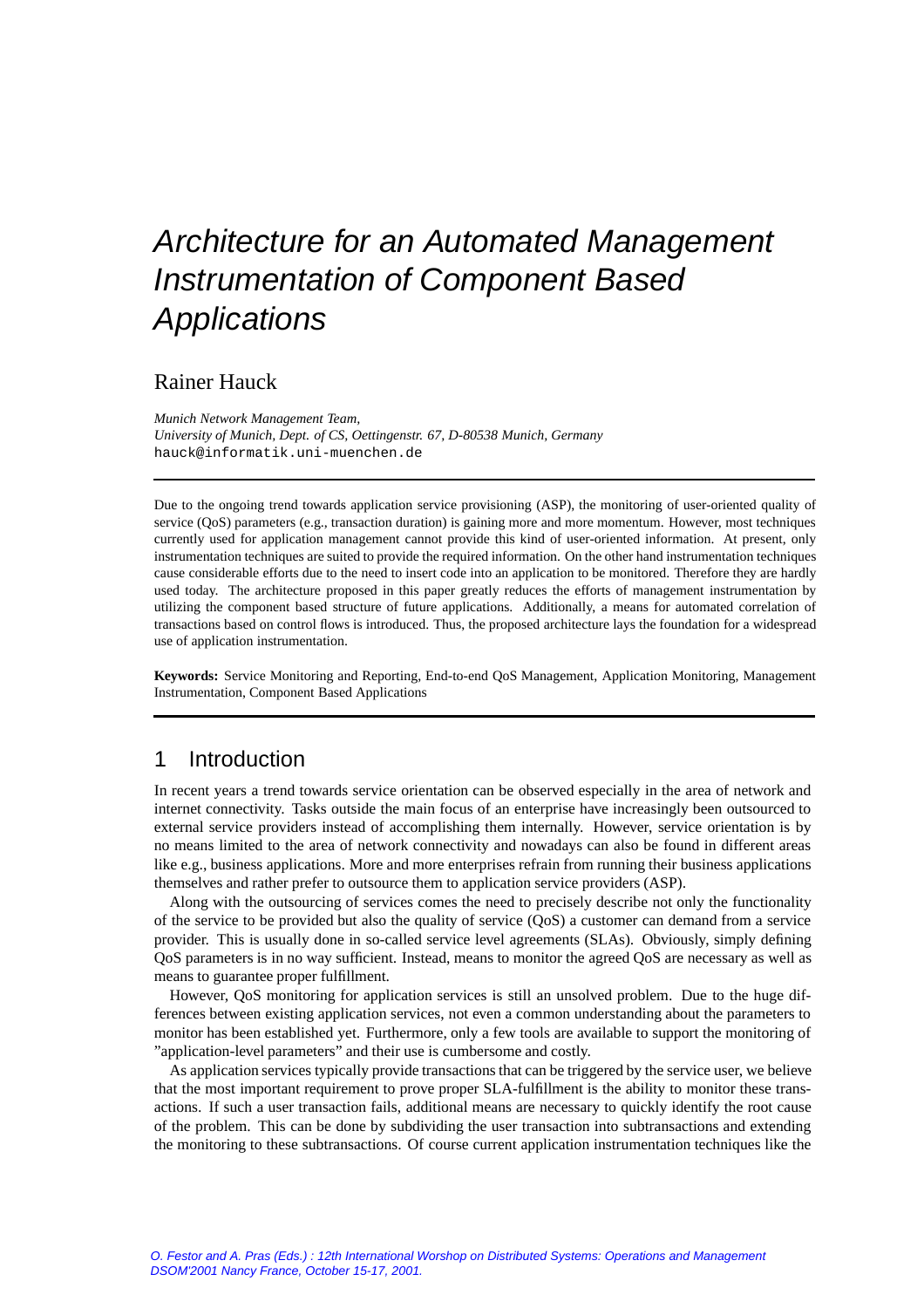*Application Response Measurement API (ARM)* [ARM98] (see section 2) can provide this kind of information. However, these techniques are hardly used today, because of the huge efforts required to instrument applications.

This paper introduces an architecture that greatly alleviates the task of instrumenting applications. This is accomplished in two ways: On the one hand, the management instrumentation of an application is completely automated based on the component based structure of future applications. On the other hand, the correlation of measurements is completely automated based on the control flows the application is running in. As these are the major drawbacks of current application instrumentation techniques, the proposed architecture lays the foundation for a widespread use of application instrumentation.

In case of component based application development, two roles must be distinguished: **Component developers** implement components that can be used later by **application developers** during assembly of an application. It must be stressed that our approach does not simply shift the efforts from the application developer to the component developer, but substantially reduces the overall efforts of application instrumentation by automation. Thus, the requirements our solution should satisfy are to provide a means to monitor the actual user transactions of an application service as well as their subtransactions. Furthermore, the additional development effort caused by the solution must be reduced to a minimum for both the application developer and the component developer.

The paper is organized as follows: Section 2 shows related work by giving an overview of techniques currently available for application management. The ARM API, which is the technique most closely related to the proposed architecture, is introduced in some more detail. In section 3, our architecture for the automation of management instrumentation is described. After a detailed explanation of our approach in section 3.1, the runtime architecture as well as the development architecture of the solution are introduced. A prototypical implementation of the architecture is shown in section 4. Based on the experiences gained with the prototype, a comparison of the proposed architecture with the ARM API is done in section 5. A short summary and a description of ongoing work conclude the paper in section 6.

# 2 Related Work

As was already shown in [HR00a] there essentially exist four basic techniques for application management. Two of them, the **monitoring of network traffic** (e.g., [BMR99], [App00]) and the **monitoring of systemlevel parameters** (e.g., [KS98]) simply cannot deliver the user-oriented information required. The third technique, the **client-side application monitoring** can deliver this kind of information, but only shows the client-view of the application and thus fails to provide detailed information required for a root cause analysis in case of an error. Examples for client-side monitoring are use of *synthetic transactions* like done by *Geyer & Weinig's GW-TEL INFRA-XS* [Wei00] or *GUI-based approaches* like *Candle ETEWatch* [Gro98]. Only the fourth technique, the **application-wide monitoring**, is suited to completely deliver the required information. Application-wide monitoring comprises *application description*, like done by the *Application Management Specification* (AMS) [AMS97] and the *DMTF Application Model* [DMT00], and *application instrumentation*, like the *ARM API* [ARM98]. The application-wide monitoring techniques suffer from high efforts posed on the application developer and thus are likewise not in widespread use today.

A lot of researchers are dealing with the topic of automating application management: [BH97] describes an approach for the automation of fault management of component based applications. However, the approach is constrained to so-called *store-and-forward* architectures and requires great efforts of the component developer because an instrumentation of all components is necessary. [KKC00] in contrast focuses on automatically determining the dependencies of applications and their underlying infrastructure. While this is a promising approach for the area of configuration and fault management, it does not cover user-oriented performance or accounting management. To achieve this, the authors again refer to classical instrumentation techniques. The approach introduced in [HMMT99] suggests generating and mapping events to transactions instead of calling measurement agents. Thus, the transactions to be monitored can be defined more flexible. However, manual insertion of the code generating the events into the source code of the applications is still required.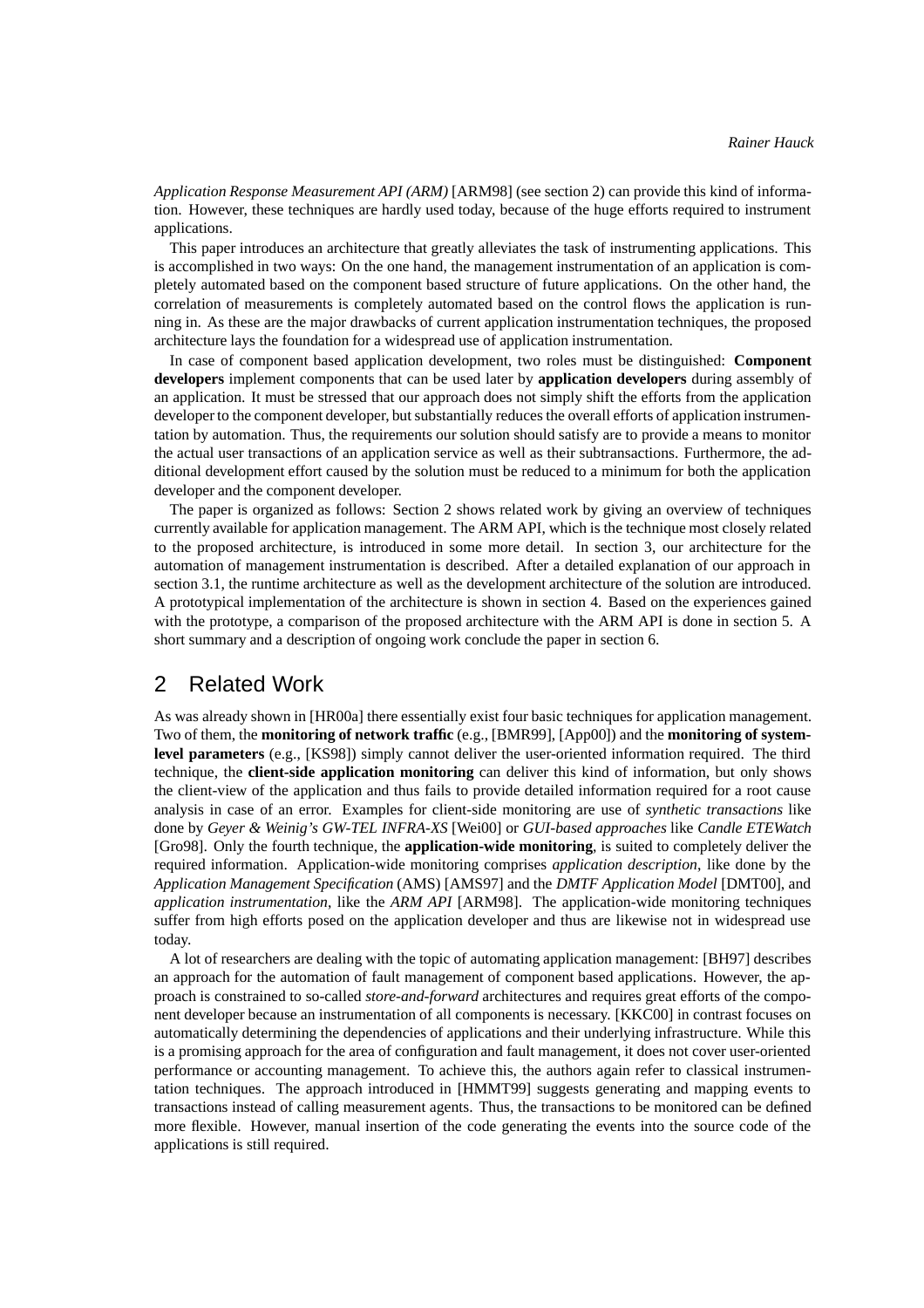

**Fig. 1:** ARM API: Architecture

As already mentioned, application instrumentation is required to provide the information necessary for service-based application management. The instrumentation approach most widely used today is the ARM API. ARM defines a very simple API that can be called from the application to inform a management agent whenever a transaction begins or ends. Figure 1 shows the usage of the API. An application developer inserts calls to the API into the source code of the (possibly distributed) application. At runtime, a measurement agent integrated in the application's process is called, which determines the time of the call and typically forwards the information to a management application. To achieve correlation of measurements, ARM uses the following mechanism: Whenever an application informs the measurement agent about the start of a transaction, a unique identifier is generated and returned to the application. This parameter has to be passed through the application and back to the measurement agent when the transaction ends. For correlation of subtransactions a second identifier (called a correlator) can be requested and is used analogously. The basic problem of this approach is, that these identifiers must be passed through the entire application as additional parameters for each method invocation. Practical instrumentation experience shows that this mechanism is inconvenient for the developer and can lead to a great number of errors (especially when instrumenting code developed by a third party). Even worse, in case of component based application development, this approach would require an extension of all the methods of all components to allow passing of the respective identifier to the component which cannot be expected in practice.

# 3 Architecture

The following section describes our proposed architecture for an automated management instrumentation of component based applications. The introduction starts with a detailed description of our approach in section 3.1. The architecture itself is divided in two parts along the lifecycle of an application. The first part covers the development of an application and describes the automated insertion of management code into the source code of the application. The second part covers the runtime of the application and describes the measurement interface and the automated correlation of measurements gained from an instrumented application. For presentation purposes first the runtime part is introduced in section 3.2. Then, the development part is illustrated in section 3.3.

# 3.1 Approach

The approach introduced in this section overcomes the two major drawbacks of ARM API: First, the problem of placing measurement points in the source code of an application is eliminated by extending the development environments. Thus, placement of measurement points can be completely automated. Second, no manual passing of correlation information is needed as information about the control flows the application is running in is utilized.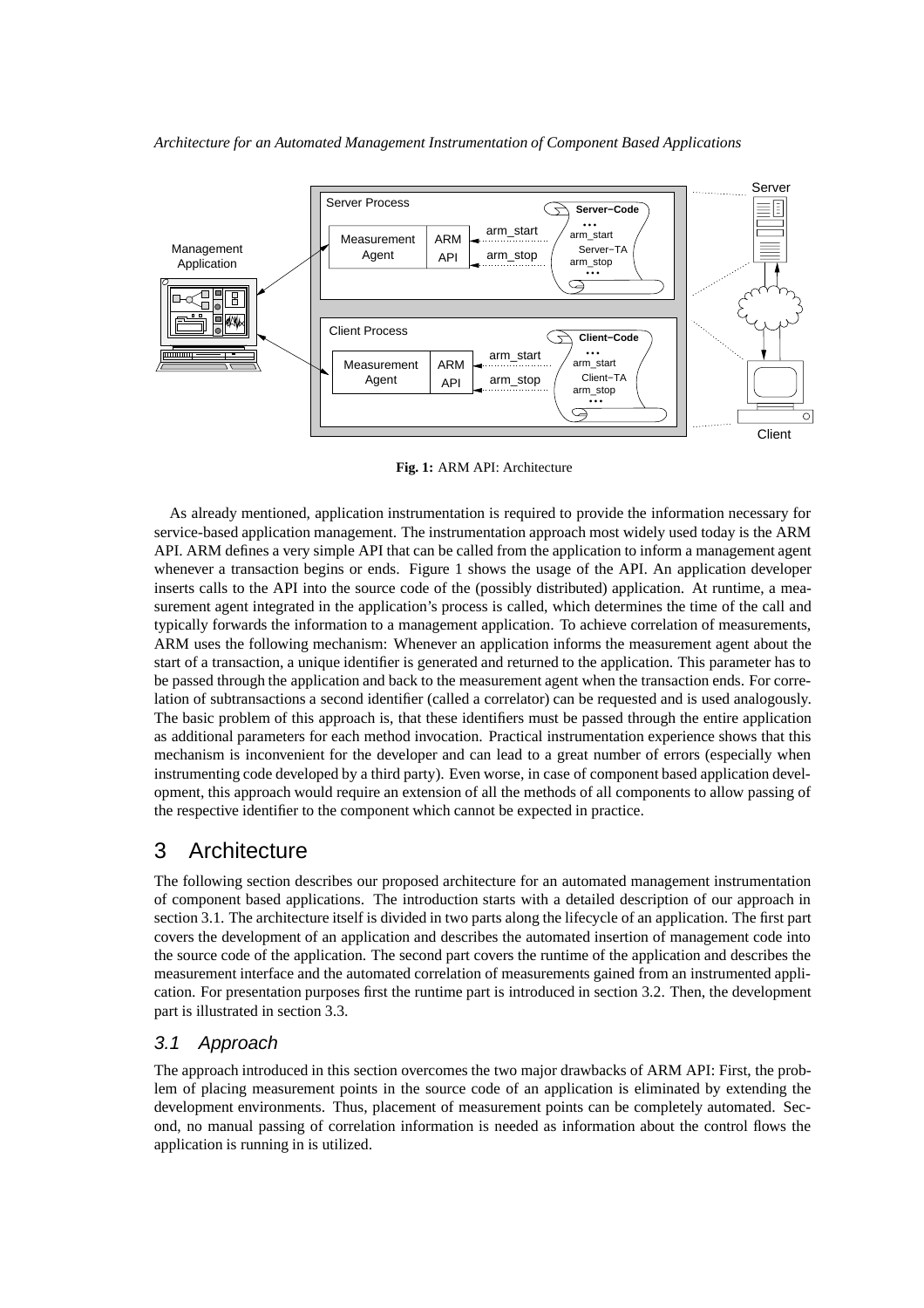#### 3.1.1 Placement of measurement points

The following section describes how measurement points can be inserted into the source code of an application without requiring manual intervention of the application developer. This is done for both the monitoring of user transactions and the monitoring of subtransactions.

**Monitoring of user transactions:** As already mentioned, the monitoring of user transactions is of great importance. A general model of a user transaction is depicted in figure 2. It starts with a user interaction (UI) initiated by the user (e.g., pressing a GUI button or the ENTER-key) followed by some kind of activity. At the end of the user transaction, the result is presented to the user.

At development time, the application developer must identify the interactions that start and end the user transactions to be monitored (laid down in the SLA) and must uniquely name these user transactions. As in the case of component based application development no source code access is available for the application developer, this can only take place during component customization. This means, every compo-



**Fig. 2:** General model of a user transaction

nent providing user interactions must be (manually) instrumented by the component developer to allow this kind of identification. As only a small number of components provide interactions and as GUI components achieve a particular high degree of reuse, this additional effort can easily be tolerated.

Thus, every input component must provide a means to declare each of its user interactions as the beginning of an arbitrary user transaction. To distinguish different user transactions, a means to uniquely name transactions is further required. Whenever such an interaction takes place, the respective component must inform a measurement agent about the beginning of a new instance of a user transaction. Analogously, a way to declare the end of a user transaction is needed. The correlation of the two measurements can be done automatically as described in section 3.1.2.

**Monitoring of Subtransactions:** While the monitoring of user transactions still requires manual intervention by the application developer, monitoring of subtransactions can completely be automated. In case of component based application development, a call to a single component represents the suitable level of detail to be monitored. Thus, a measurement must take place, whenever a component is called and whenever a call to a component returns.

Particularly in case of component architectures that use development environments to generate adapters to wire the components (e.g., JavaBeans [Jav97]), slightly extending the development environments is sufficient to achieve an automated instrumentation. When creating an adapter, the development environment must insert calls to the measurement agent into the adapter just before calling the target component and immediately after returning from the call. In case of exception-based error handling, catching (and rethrowing) exceptions even allows to distinguish between successful and failed subtransactions. A detailed description of the required extensions for the Java *Beanbox* is given in section 4.1.1.

#### 3.1.2 Correlation of Measurements

As multiple user transactions, either of the same or of different types can be executed in parallel, all measurements must be correlated to their corresponding transaction. Instead of manually passing some kind of generated identifier through the monitored application, the information about the control flows the application is running in can be used to achieve this correlation.

A single control flow can only execute one user transaction at a time. Each user transaction definitely starts in one single control flow (the one, the GUI of the application is running in). Then – depending on the type of the transaction – it might completely be executed in this control flow or new control flows might be added. Typically, only short running transactions will be executed in the control flow of the GUI, because otherwise no more user transactions can be started while the transaction is running (the GUI is "frozen").

If the complete user transaction is executed within a single control flow, a correlation can very easily be achieved: The measurement agent simply determines the identifier of the current control flow at the time the transaction starts. Every subsequent measurement taking place in the same control flow then must belong to the same transaction until the end of the transaction. When control returns to the GUI, the measurement agent must be informed, that the transaction is not running anymore.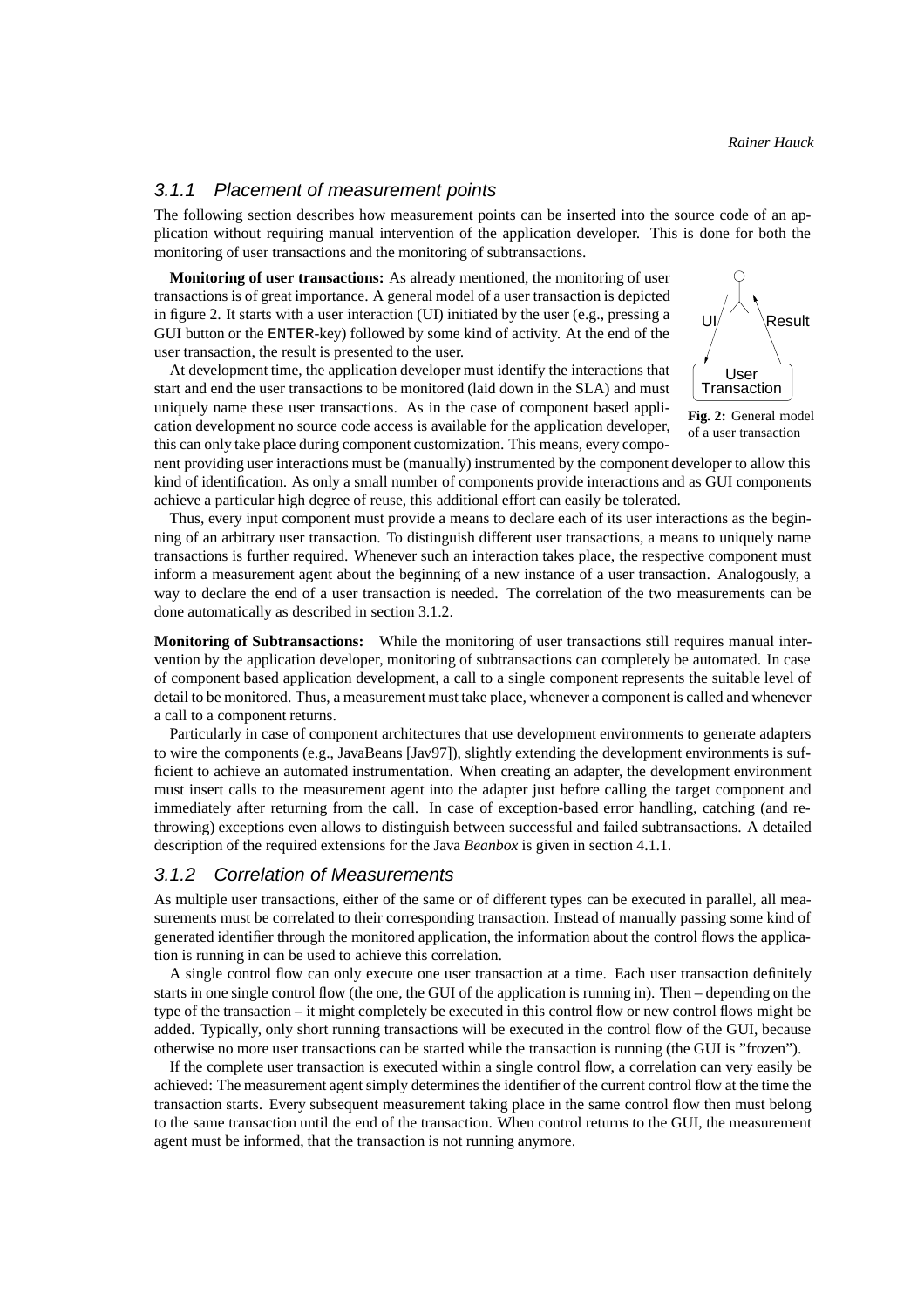However, there are many reasons, why a single control flow is not suited to realize an application service. As already mentioned, this would allow only one user transaction to be executed at a time. Additionally, for performance and distribution reasons or ease of programming new control flows might be started. Figure 3 shows the different ways, user transactions (UTAs) can be executed.



As can be seen from the figure, there are essentially two ways to add a new control flow to the execution of a user transaction: A new control flow could be started or an existing one could be activated. The following paragraphs explain, how a correlation of measurements can be achieved in these two cases.

**Creation of new control flows:** For the creation of new control flows, some kind of system mechanism is used. Usually there exists a library that shields the details from the developers. By instrumenting this library to inform the measurement agent whenever a new control flow is started, the correlation can be achieved. As the call to the library is executed within the initiating control flow, the library has knowledge about both the initiating and the created control flow. If it provides this information to a measurement agent, it can correlate the new control flow to the transaction the already existing control flow was executing.

**Activation of existing control flows:** The situation is slightly different in case of activating existing control flows. Essentially, there are two ways to achieve this: Either, a system mechanism can be used to activate the control flow (e.g., in case of remote communications) or a job is placed in some kind of queue that is regularly checked by a component executing in a different control flow.

When using a system mechanism for communication, an automated correlation can be achieved as follows: The communication mechanism must be instrumented to inform a measurement agent about the newly added control flow. In case of remote communications, a unique identifier for the invocation must be created and transmitted to both the local and the remote measurement agent thus again allowing correlation. This should be done transparently to both the application developer and the component developer.

When using a queue for communication, a correlation can only be assured if the component implementing the queue has been instrumented by the component developer to analogously provide the required correlation information.

#### 3.2 Runtime architecture

This section introduces the runtime architecture of the proposed solution. After a brief overview of the components, the measurement interface is described.

The runtime architecture is depicted in figure 4. Essentially it consists of  $a -$  possibly distributed – instrumented application, a measurement agent per process (called a measurement correlator), instrumented libraries of the execution environment as well as management agents and management applications.

**Instrumented application:** The instrumented application calls the corresponding measurement correlator whenever a transaction (either user transaction or subtransaction) starts or stops. For this purpose, the measurement interface described in the next section is used. The automated development of an instrumented application is explained in section 3.3.

**Instrumented libraries:** To allow monitoring of user transactions executed in more than one control flow, an instrumentation of the appropriate libraries is necessary. This means, the libraries responsible for starting and stopping control flows as well as the libraries for the activation of existing control flows must be instrumented to provide the required information to the measurement correlator.

**Measurement correlator:** The measurement correlator is responsible for correlating measurement to user transactions. It is called from both the instrumented application and the instrumented libraries via the measurement interface. To avoid large amounts of interprocess communication, the measurement correlator is executed in the same process the application to be monitored is running in. The gathered information is regularly forwarded to the system's management agent.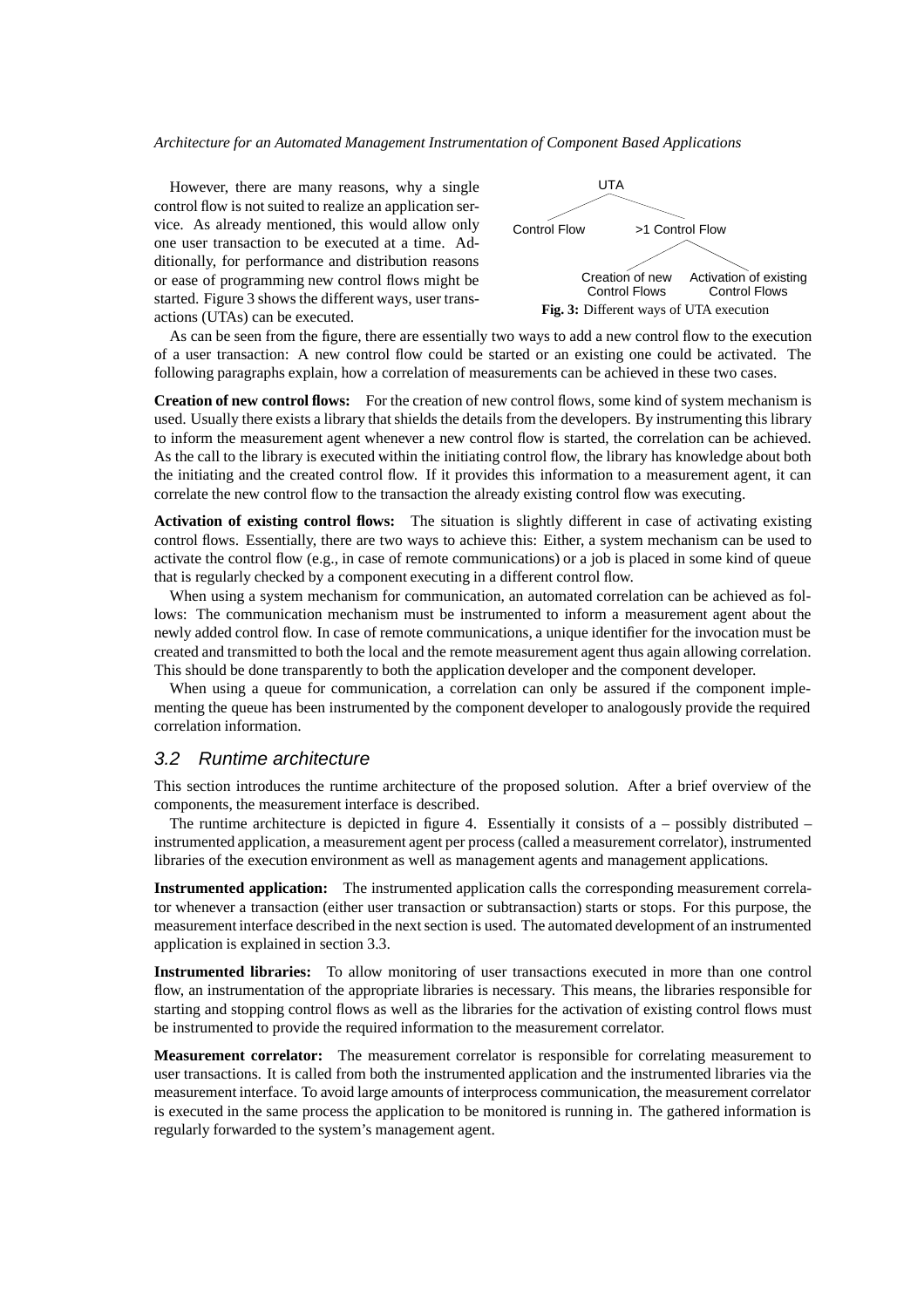

**Fig. 4:** Runtime architecture

**Management agent and management applications:** The information gathered by the measurement correlator is regularly forwarded to a management agent running on the same system. The management agent runs outside the process of the measurement correlator (and thus of the application to be monitored). The management agent forwards the information to all registered management applications.

The management applications collect the information of the various management agents, correlate information in case of distributed applications and can do any kind of further processing.

## 3.2.1 Measurement interface

The measurement interface is the interface provided by the measurement correlator which is called by both the instrumented application and the instrumented libraries. Figure 5 shows the specification of this interface (where UTA and STA mean user transaction and subtransaction resp.). As can be seen from the figure, no explicit correlator (like necessary when using ARM API) must be passed as parameter. Instead, correlation of measurements is completely automated based on the approach described in section 3.1.2. The following paragraphs briefly explain, how the measurement interface is expected to be used:

In any case, measurement of a user transaction starts with a call to startUTA. If the complete user transaction is executed within a single control flow, any number of startSTA/stopSTA-pairs might follow (to measure individual subtransactions). At an arbitrary point during execution, a call to stopUTA informs the measurement correlator that the result of the transaction has been presented to the user.

If additional control flows are started during execution, the measurement correlator is informed via addControlFlow. Analogously, a control flow leaving execution of a transaction causes a call to removeControlFlow.

| < <interface>&gt;</interface>                                                        |
|--------------------------------------------------------------------------------------|
| <b>Measurement Interface</b>                                                         |
| startUTA(utaName: String, userName: String, componentName: String, componentID: OID) |
| stopUTA(status: String, info: String)                                                |
| startSTA(componentName: String, componentID: OID, parentTA: UUID=0)                  |
| stopSTA(status: String, info: String)                                                |
| addControlFlow(newControlFlow: ThreadID, target: OID)                                |
| removeControlFlow(status: String, reason: String)                                    |
| initiatedTA(isAsynchronous: Boolean):UUID                                            |
| logInfo(info: String)                                                                |

**Fig. 5:** Specification of Measurement Interface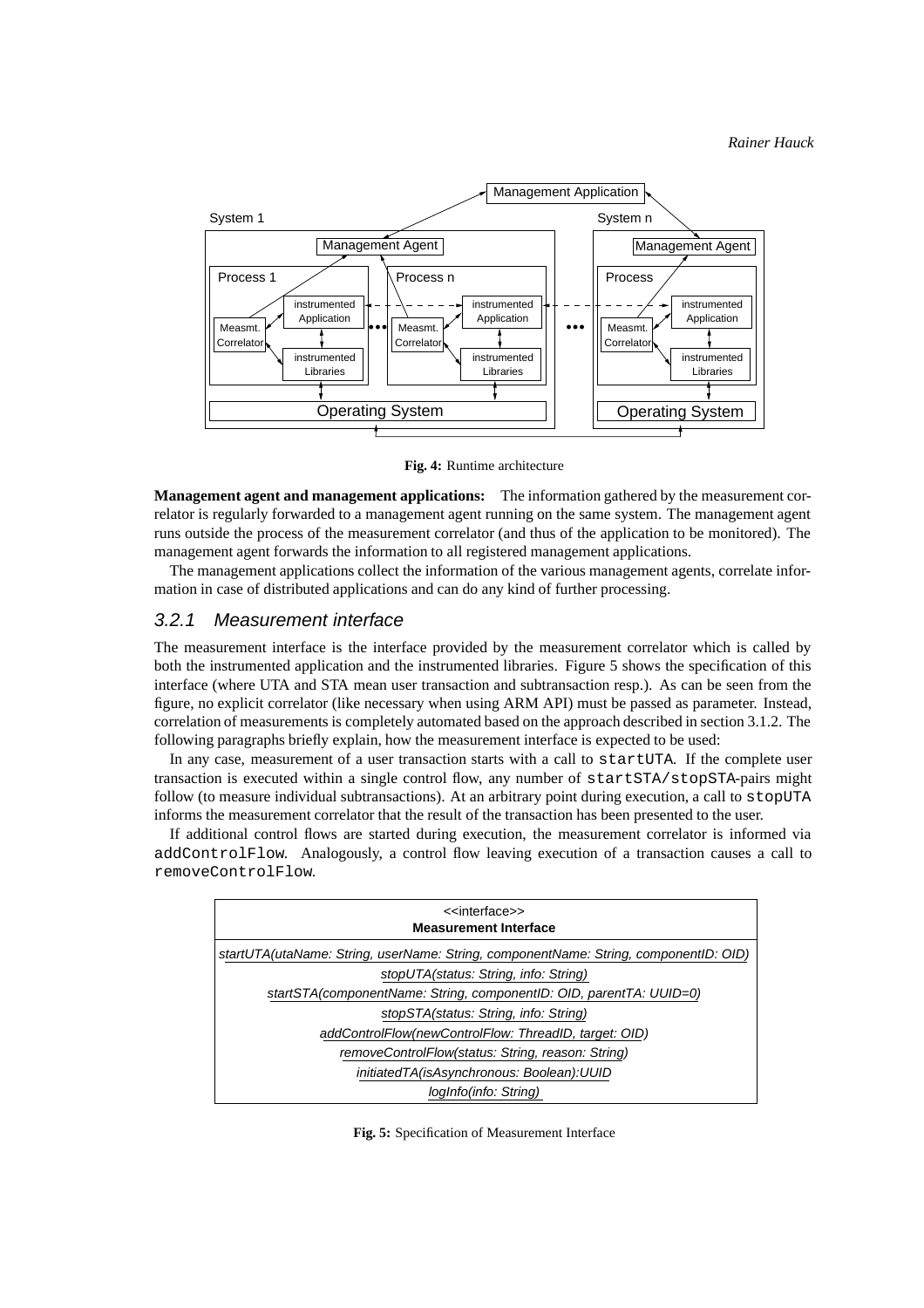The most complicated case is activation of existing control flows. As an example, figure 6 shows a sequence diagram of a remote procedure call (RPC). The local application uses a communications mechanism to transparently call the remote server. The communications mechanism issues an initiatedTA-call to receive a unique identifier for the current invocation from the local measurement correlator. This identifier is then transparently transmitted to the remote system and given to the remote measurement correlator as a parameter in a startSTA-call. Then the remote server is activated. While executing, the remote server again uses startSTA/stopSTA-calls (to the remote measurement correlator) in order to provide detailed information about its further subtransactions. Before returning to the calling system, the communications mechanism issues a stopSTA-call to the remote measurement correlator to inform it about the end of the subtransaction. Using the exchanged identifier, management applications later can easily correlate the remotely executed subtransactions to the appropriate user transaction.



**Fig. 6:** Example: Sequence Diagram of a remote procedure call

#### 3.3 Development architecture

The instrumented applications mentioned in the previously described architecture can easily be generated by using the development architecture described in the following. It essentially consists of components and an extended development environment which cares for the automated instrumentation. The following paragraphs briefly explain the elements of the architecture.

**Components:** Most of the components can be used without any change. However, two classes of components, GUI-components and so-called active components, require special instrumentation.

For every user interaction provided by a GUI component, an instrumentation is required (by the component developer) that allows the application developer to specify whether this user interaction serves as the start or stop of a user transaction of the developed application. In addition, the application developer needs a means to uniquely (within the application) name the user transaction to be started. In our approach this is done during component customization, which essentially means configuring a component's parameters (e.g., via the GUI of the development environment) during application development.

Similarly, so-called *active components*require special treatment. By *active components* we mean components which have a queue and a control flow of their own. These components require an initiatedTAcall whenever a task is placed into the queue as well as startSTA- and stopSTA-calls respectively surrounding the processing of the task.

**Extended development environment:** The most important part of the development architecture is the extended development environment. It is used to build applications from prefabricated components. Our architecture builds on component architectures wiring components by generating adapters. By slightly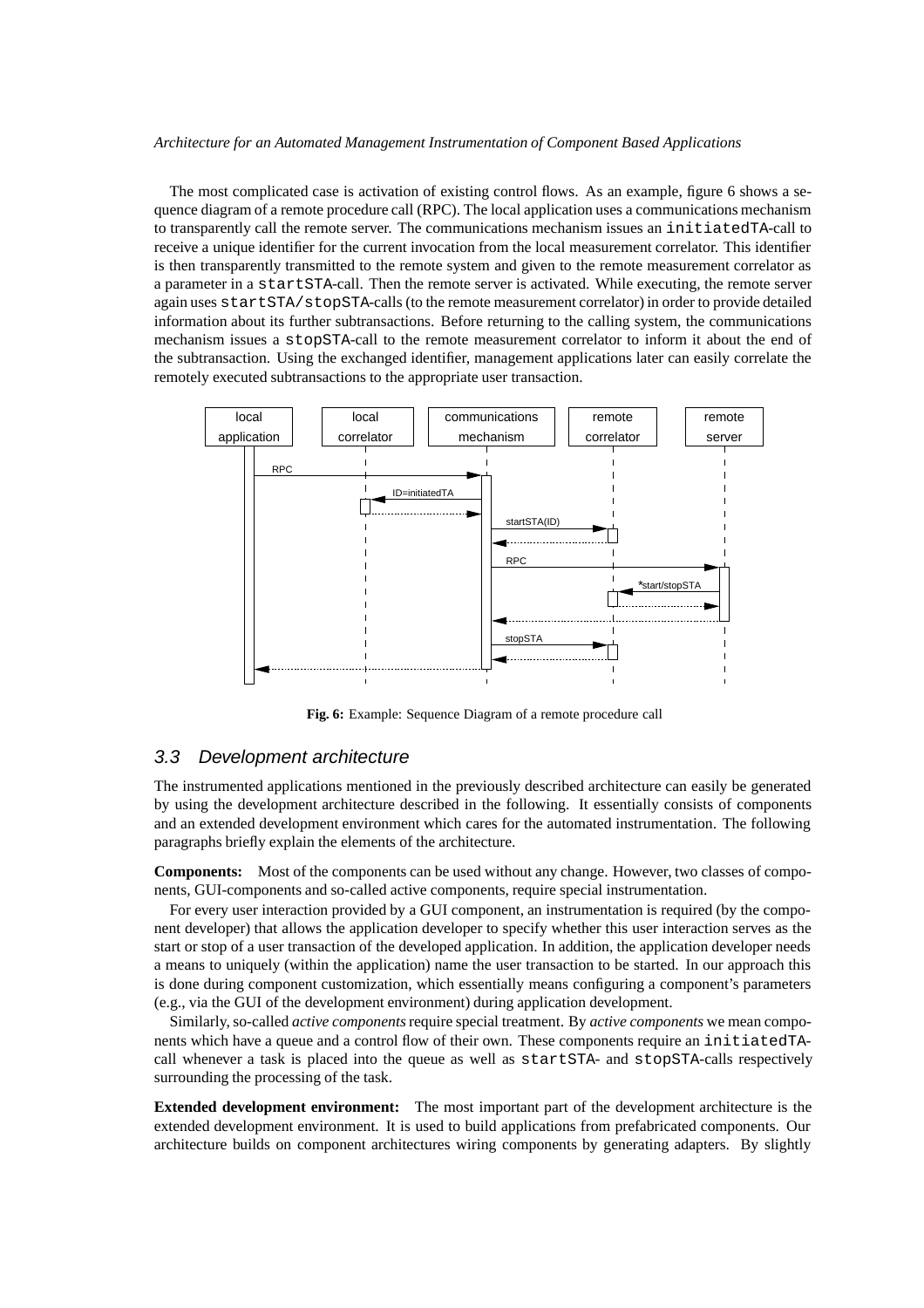```
public class ___Hookup_16e8ce750f implements java.awt.event.
     ActionListener, java.io.Serializable f
...
    public void actionPerformed(java.awt.event.ActionEvent arg0) {
       Measure.startSTA(target.getClass().getName(),String.valueOf(
            System.identityHashCode(target)),"startSort");
       try f
            target.startSort();
       \}catch (Error e)f
            Measure.stopSTA("Failed",e.getMessage());
            throw e;
       \}catch (RuntimeException e)f
            Measure.stopSTA("Failed",e.getMessage());
            throw e;
       \mathcal{E}Measure.stopSTA("Success",null);
    \}...
```
**Fig. 7:** Adapter generated by extended BeanBox

extending the development environment, calls to the measurement correlator can be inserted automatically into these adapters just before the target component is called and immediately after the call to the target component returns. By catching exceptions possibly thrown by the target component, even an automated distinction between successful and failed calls can be done.

# 4 Implementation of the architecture

To allow a thorough evaluation of the proposed architecture, a prototypical implementation has been done. The implementation is based on *JavaBeans* [Jav97] and uses the *Java BeanBox* [Sun99] as a development environment. Again the description is divided in two parts, one focusing on the implementation of the development architecture and the other one focusing on the implementation of the runtime architecture. The following sections give an overview of both parts of the prototype.

## 4.1 Implementation of development architecture

The implementation of the development architecture essentially consists of an extension of the *Java Bean-Box*, a simple and freely available development environment for *JavaBeans*-based applications. Additionally, a number of components have been instrumented.

## 4.1.1 Extension of the Java BeanBox

The instrumentation of two classes of components does not require any extensions of the *BeanBox*. The configuration of these components can transparently take place during component customization. Only for the insertion of startSTA- and stopSTA-calls into the generated adapters some minor extensions are necessary.

The *BeanBox* generates adapters by writing into a file using calls to the print-method. Thus, the extension could easily be achieved by adding further calls. An example for an instrumented adapter automatically generated by the extended BeanBox can be found in figure 7. To distinguish the additionally generated code, the "normal" code is depicted in grey. Details about the performed extensions can be found in [Hau01].

As can be seen from the figure, a call to startSTA has been inserted just before the method startSort of the target component is called. The call to the target component is now done within a try/catchenvironment to catch possible exceptions thrown by the target. Depending on the success of the call, a stopSTA-call is done with the appropriate status parameter.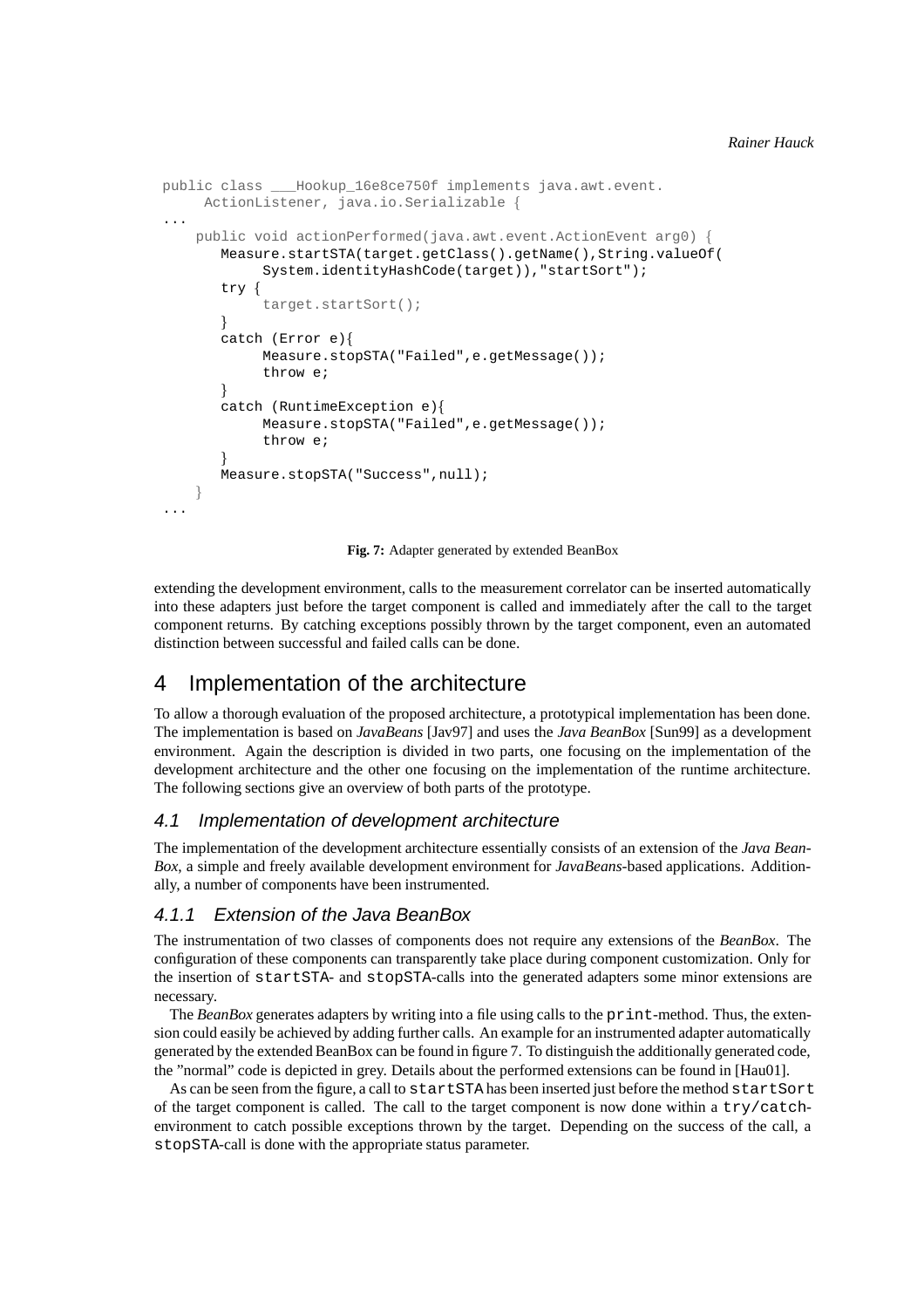*Architecture for an Automated Management Instrumentation of Component Based Applications*

```
public void mouseReleased(MouseEvent evt) f
   if (!isEnabled()) f
      return;
   \}if (down) f
      Measure.startUTA(utaName, System.getProperties().getProperty(
                "user.name"), "StartButton", String.valueOf(
                System.identityHashCode(this)));
      tryf
           fireAction();
      \}catch (Exception e) {
          Measure.removeControlFlow("Failure", "Thread returned to GUI");
          throw e;
      \}Measure.removeControlFlow("Success", "Thread returned to GUI");
      down = false;
    \}
```
**Fig. 8:** Instrumentation of a GUI-Button

## 4.1.2 Instrumentation of components

As an example, the instrumentation of a simple GUI-button is shown in figure 8 (again showing the original code of the button in grey). This button can be used to trigger arbitrary user transactions. When the user releases the button, the method fireAction is called which essentially calls all registered event listeners.

Immediately before fireAction is called, a startUTA-call to the measurement correlator is inserted. As a parameter, this call provides the name of the user transaction (configured by the application developer during customization). When fireAction returns, removeControlFlow is called to inform the measurement correlator that the current control flow no longer executes this instance of a user transaction (This must not be confused with a call to stopUTA which indicates that the result of the user transaction has been presented to the user).

# 4.2 Implementation of runtime architecture

In order to prototypically implement the runtime architecture, an implementation of the measurement correlator, an instrumentation of some *Java Virtual Machine (JVM)* libraries as well as an implementation of a management agent and management application has been done. The following sections briefly introduce these components of the architecture.

## 4.2.1 Measurement correlator

A measurement correlator that provides the measurement interface described in section 3.2.1 was implemented in *Java*. To allow easy access to the measurement correlator from both the instrumented application and the instrumented libraries without having to pass a reference, an additional class was implemented, providing the measurement interface using static methods.

The measurement correlator uses a hash table to map *Java* threads to instances of user transactions. Every time the measurement correlator is called, the appropriate user transaction can be determined from the hash table using the thread of the caller. Current system time is determined and stored in combination with further information in a vector. Regularly, a low priority thread is activated, sending the information to the management agent.

## 4.2.2 Instrumentation of JVM Libraries

The proposed architecture requires the identification of every start and stop of a thread. To allow correlation of distributed transactions, the communication mechanisms must be instrumented as well. However, in our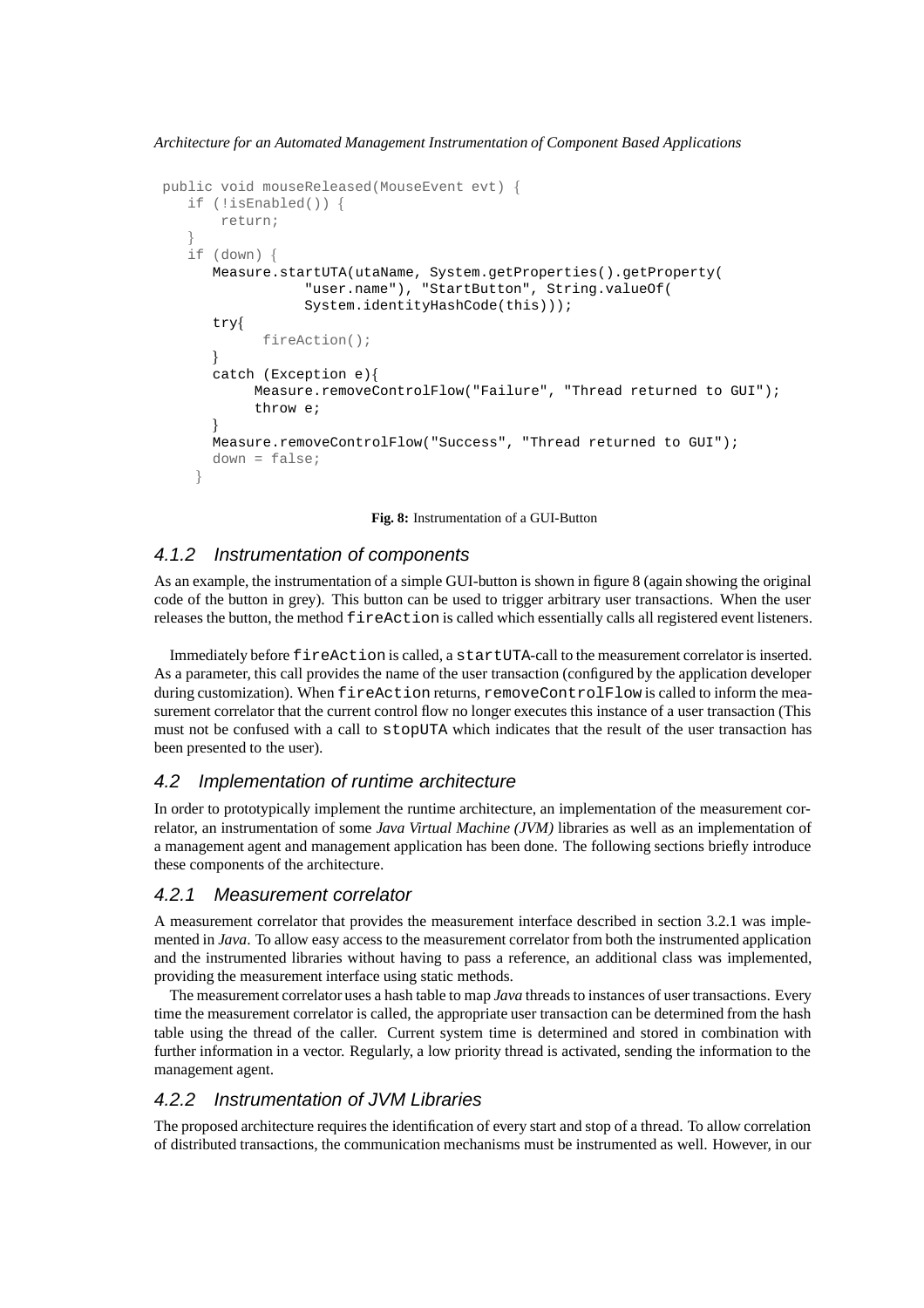protoype, no instrumentation of inter-process communication has been done yet (it is planned to do so in future releases).

For identification of start and stop of threads, an instrumentation of the class java. Lang. Thread was done. We used the freely available source code edition [Sun01] of the JVM for this purpose. Essentially, the method start of java.lang.Thread was instrumented to call addControlFlow whenever a new thread is started. As start is executed in the initiating thread, a correlation can easily be achieved.

Similarly, the method exit from java.lang.Thread, which is executed by the system whenever a thread ends, was instrumented to inform the measurement correlator via a call to removeControlFlow.

#### 4.2.3 Implementation of management agent and application

A management agent was built, which receives the information from the measurement correlator. It stores the information and forwards it to arbitrary management applications. To achieve independence from the underlying platform and programming language, the information is coded in XML.

Our management application gets the information from the management agent and visualizes it. Figure 9 shows a screenshot. It illustrates an instance of an exemplary user transaction (called QuickSortUTA) that simply does a delay of six seconds and then starts sorting an array.



**Fig. 9:** Prototypical management application for the visualization of transaction instances

Using the fields "Transaction(s) by Name" and "Transaction(s) by Instance", an instance of a user transaction to be visualized can be chosen. The right side of the window shows the transaction instance as well as all of its subtransactions. As can be seen from the figure, the QuickSortUTA starts with a user interaction in the start button, followed by sequential calls (visualized by the two vertical lines) to a DelayBean and a bean called SortItem. The SortItem forks a new thread (visualized by the horizontal line) that actually does the sort. By different colors, the status of each of the transactions is illustrated.

The lower left part of the windows shows detailed information about subtransactions that can be requested by clicking on the appropriate rectangle. In the example, information about the DelayAction executed by the DelayBean is shown. Both the start time and the duration of the execution can be seen. Further information concerning the component, the name of the transaction or the status of the transaction is likewise available.

# 5 Evaluation

Based on the experiences gathered with the prototype and on experiences gathered with the ARM API in former projects (see e.g., [HR00b]), the following paragraphs give a comparison of our approach in contrast to ARM: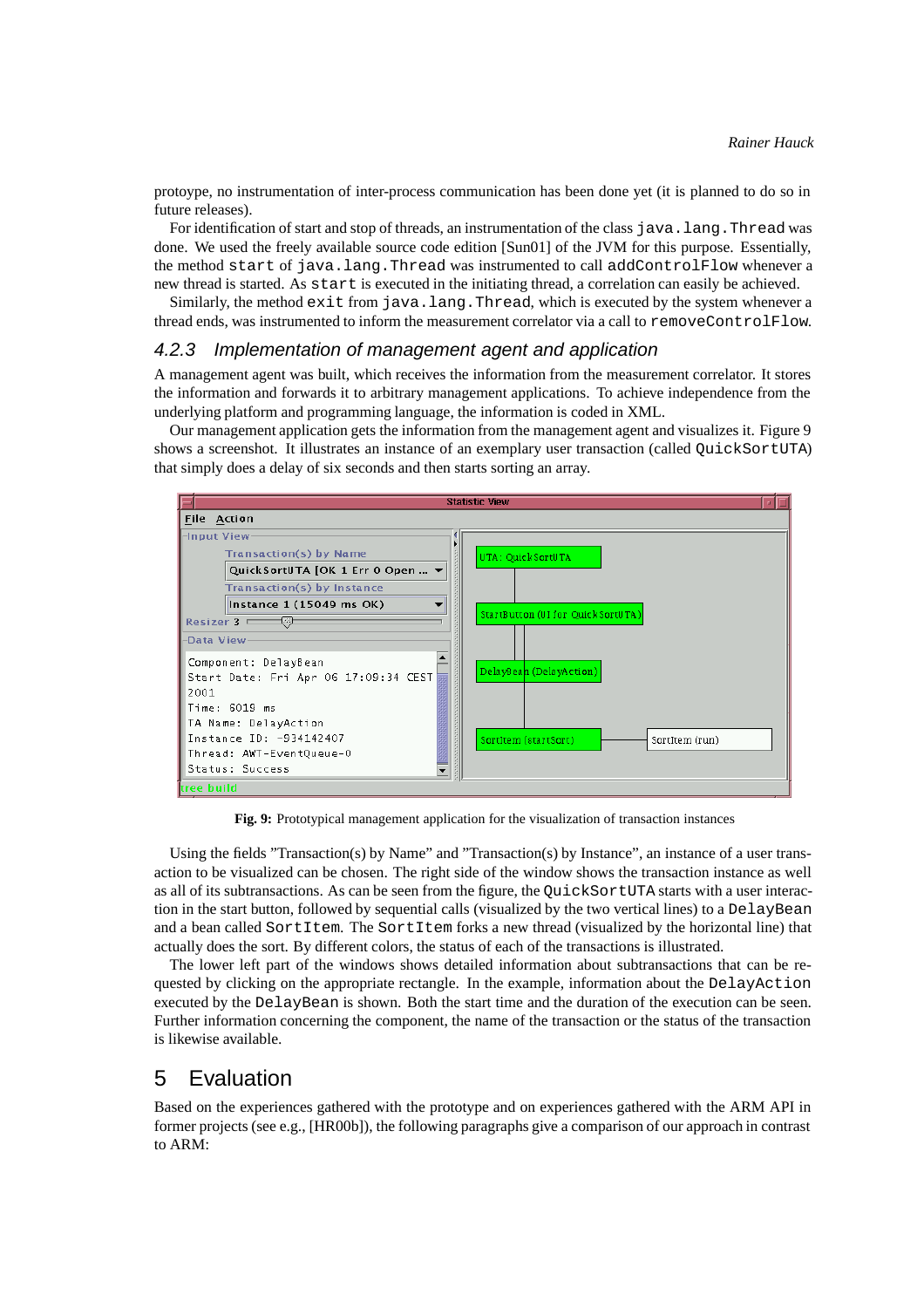**Available information:** Our experiences show that both approaches can provide similar information. In contrast to the ARM API, our approach provides a platform- and implementation-independent representation of the information available to arbitrary management systems, while ARM offers no standard mechanism for management systems to retrieve the management information from the measurement agent.

**Instrumentation effort:** The ARM API does not provide any kind of tool support to provide automation. It simply offers an API and leaves it up to the application developer to do the entire instrumentation manually. Not even a methodology is given to aid the application developer in finding the places suitable for instrumentation. Thus the development effort is high and impedes widespread use of this promising technique.

Our approach in contrast delivers a high degree of automation. The management instrumentation of an application is done almost automatically. Only the user interactions that start and end user transactions have to be declared by the application developer. This is done during customization and does not require the application developer to insert any kind of code into the application. The instrumentation of subtransactions is automated entirely.

The additional effort posed on component developers can easily be tolerated, as only two classes of components require special instrumentation and a high degree of reuse can be expected for these components (especially for GUI components).

**Correlation of measurements:** ARM uses a costly and cumbersome technique to achieve correlation of measurements. The application developer must care for passing identifiers of transaction instances throughout the application. Thus, correlation of subtransactions is hardly ever used today and instrumentation of component based applications is almost impossible.

Our approach completely automates correlation of measurements. By using the information about the control flows the application is executing in, no care at all must be taken by the developers about how the measurements correlate with each other. As the correlation of subtransactions thus requires no additional effort, by far more detailed measurements can be expected.

# 6 Conclusion and future work

The paper proposed an architecture for automation of management instrumentation of component based applications. Based on the experience that traditional techniques for application monitoring cannot deliver the information needed for service-oriented application management and that current instrumentation techniques require too much effort by far, a new approach was introduced.

This architecture greatly reduces the instrumentation effort for both the application developer and the component developer by automatically placing calls to the measurement correlator into the application. Therefore an extension of the development environment was necessary. A second major drawback of current instrumentation techniques, the cumbersome correlation of measurements, was overcome by utilizing the information about the control flows the application is executing in.

Our current work focuses on extending the solution to component architectures that do not use adapters for the wiring of the components. Especially *Enterprise Java Beans* [EJB00] and *Corba Component Model* [OMG99] will be taken into account. As in these architectures every call is intercepted by the container, an instrumentation of the container provides the information required. Also, the control flow based correlation of measurements will be examined for use in non-component environments. A further focus of our current work is to develop management applications that allow a user-based mapping from component failures to the probability of service outages based on statistical information about past component usage.

# Acknowledgment

The author wishes to thank the members of the Munich Network Management (MNM) Team for helpful discussions and valuable comments on previous versions of the paper. The MNM Team directed by Prof. Dr. Heinz-Gerd Hegering is a group of researchers of the University of Munich, the Munich University of